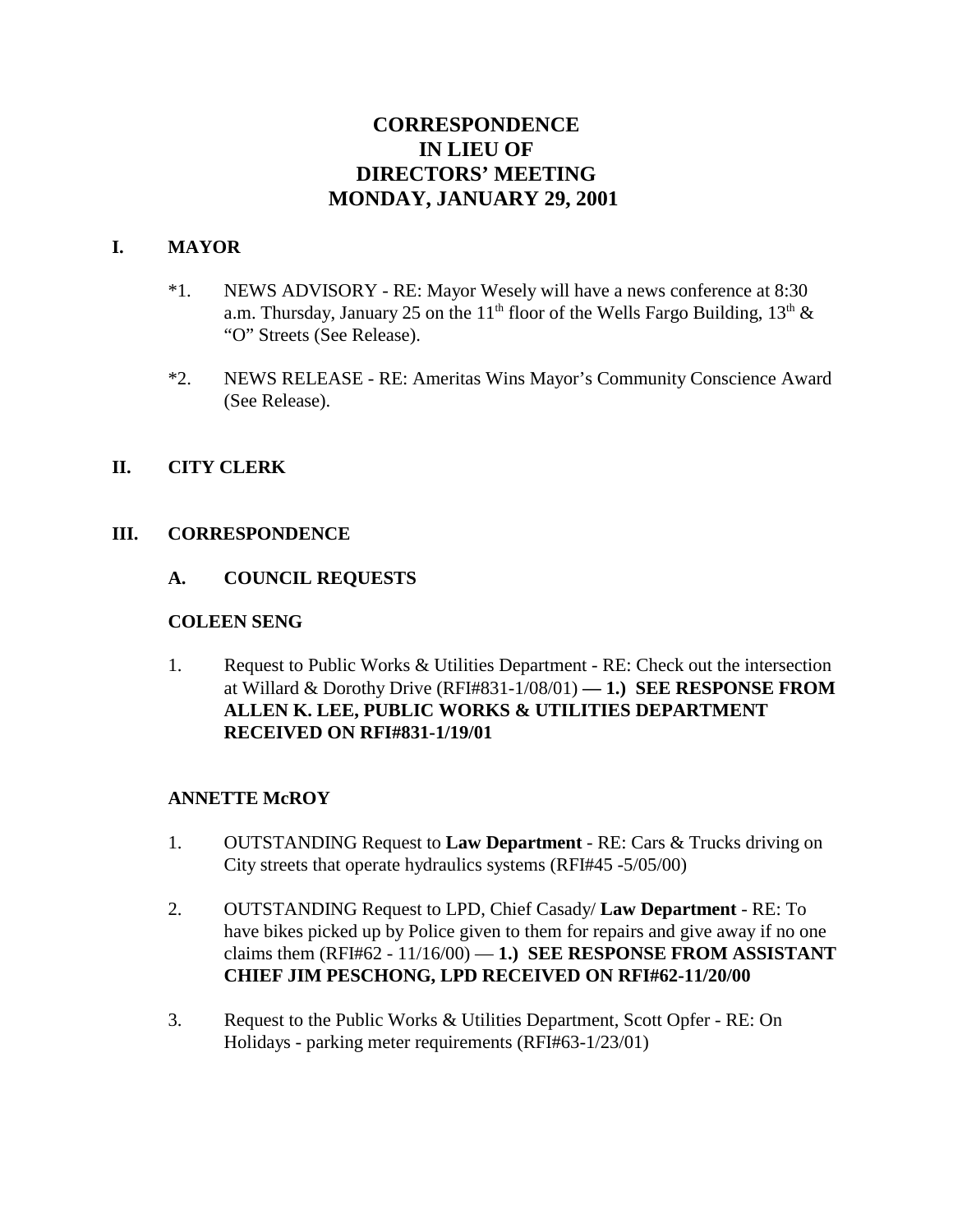# **JON CAMP**

1. OUTSTANDING Request to **Dana Roper, City Attorney** - RE: EMS Outside Consultants/Attorneys (RFI#51 - 9/28/00)

# **B. DIRECTORS AND DEPARTMENT HEADS**

# **HEALTH DEPARTMENT**

- \*1. NEWS RELEASE from Leon Vinci RE: Flu Is Gradually Increasing Locally (See Release).
- \*2. Memo from Leon Vinci RE: Influenza Update (See Memo).

# **PLANNING**

# **PLANNING COMMISSION FINAL ACTION .....**

\*1. Special Permit No. 1892 (Personal wireless facility - No.  $7<sup>th</sup>$  Street & Fletcher Avenue) Resolution No. PC-00657.

# **PUBLIC WORKS & UTILITIES DEPARTMENT**

- \*1. Response Letter from Harry Kroos to James B. Luers, Wolfe, Snowden, Hurd, Luers & Ahl - RE: The approval of the resolution ordering sidewalks along West "O" Street (See Letter).
- \*2. Response Letter from Harry Kroos to Steven C. Haack RE: The resolution ordering sidewalk construction along the south side of Glade Street from South 49<sup>th</sup> Street to South 52<sup>nd</sup> Street (See Letter).
- \*3. Response Letter from Harry Kroos to John McDermott RE: The resolution ordering sidewalk construction along the west side of South 38<sup>th</sup> Street from 'A' Street to 'D' Street (See Letter).
- \*4. Response Letter from Scott Opfer to Claude Reyman RE: Street Medians (See Letter).
- \*5. Response Letter from Scott Opfer to Dan Klein RE: 38<sup>th</sup> Street & Pine Lake Road - Traffic Signal Request (See Letter).